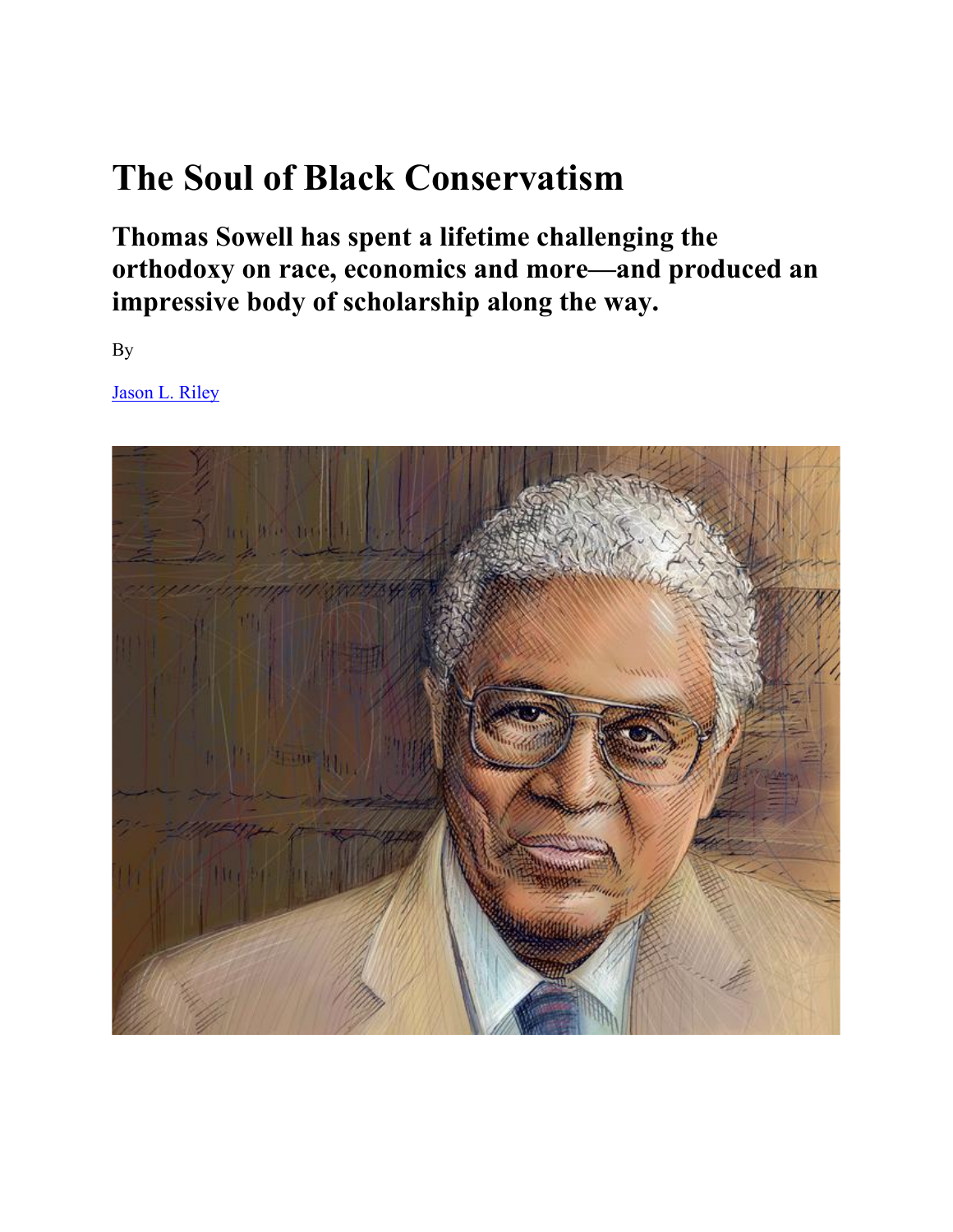Economist Thomas Sowell has grown accustomed to a certain type of media query, usually from white interviewers. They want to know how, as a black conservative, he has dealt with criticism from fellow blacks. Charlie Rose once asked: "How was it, though, for you . . . to be an African-American man respected by a cross-section of your peers and yet be so against the grain of fellow African-Americans?"

Mr. Sowell, 90, usually responds by challenging the premise. "I don't know if we can say [that I go] 'against the grain of fellow African-Americans,' " he told Mr. Rose. "You mean fellow African-American intellectuals. But I don't think African-American intellectuals are any more typical of African-Americans than white intellectuals are of whites."

In another interview, Mr. Sowell told C-Span's Brian Lamb that black strangers regularly stop him in public and compliment his views: "When I checked out of my hotel this morning, the black security guard came over and said, 'Are you Sowell?' And I said, 'Yes,' and he shook my hand warmly and we walked—he walked me the length of the corridor and talked about this and about that. . . . So, it's not Sowell versus blacks. It's the black intellectuals."

There is a long history of conflating the interests of black Americans with those of black organizations, black journalists, black academics and other elites. The media lazily continues to turn to these groups, from the NAACP to Black Lives Matter, as if they speak for all black people.

In December 1980, Mr. Sowell headlined the "Black Alternatives" conference in San Francisco. Its goal was to showcase the variety of perspectives among black politicians, intellectuals and civil-rights activists. "The people who were invited," he began his keynote address, "are people who are seeking alternatives, people who have challenged the conventional wisdom on one or more issues, people who have thought for themselves instead of marching in step and chanting familiar refrains. . . . We have come through a historic phase of struggle for basic civil rights—a very necessary struggle, but not sufficient. The very success of that struggle has created new priorities and new urgencies. There are economic realities to confront and self-development to achieve, in the schools, at work, in our communities."

Liberal elites expected whites to solve the problems of blacks. They still do. Newer movements like Black Lives Matter, and younger public intellectuals such as Ta-Nehisi Coates and Ibram X. Kendi, are far more interested in white behavior than in black behavior. In his speech, Mr. Sowell took a different approach. "The sins of others are always fascinating to human beings, but they are not always the best way to self-development or self-advancement," he said. "The moral regeneration of white people might be an interesting project, but I am not sure we have quite that much time to spare. Those who have fought on this front are very much like the generals who like to refight the last war instead of preparing for the next struggle."

The 1980 conference received extensive press coverage, and there was talk of a sequel and of creating an organization that challenged the civil-rights old guard. The plans faltered amid internal disagreements, and Mr. Sowell realized such an entity would take too much time away from his research and writing. We will never know how such an organization might have fared, but it's probably not a coincidence that the conference took place when it did. Beginning in the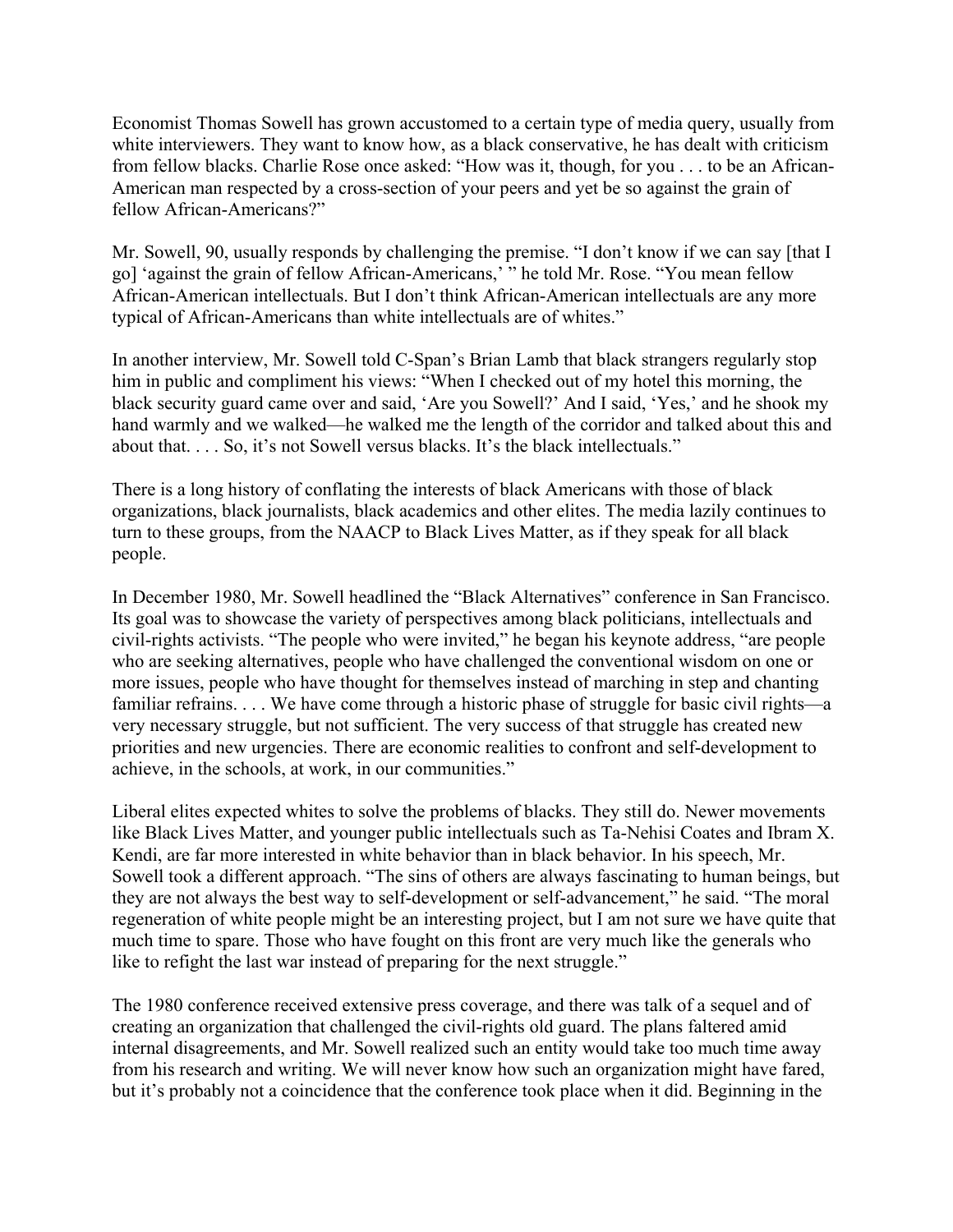late 1970s, a dozen or so serious black thinkers gained attention for challenging various aspects of the civil-rights orthodoxy that had solidified in the 1960s. On a few issues at least, Mr. Sowell seemed at the time to be gaining some black intellectual allies.

They included Randall Kennedy, William Julius Wilson, Clarence Thomas, Shelby Steele, Glenn Loury, Walter Williams, Stephen Carter, Orlando Patterson, Stanley Crouch, Anne Wortham and Robert Woodson. The media would refer to them as "black conservatives" or "black neoconservatives," although the labels didn't fit some of them. Mr. Kennedy, a law professor, was open-minded on some racial issues but firmly entrenched on the political left. Mr. Wilson, a sociologist, was a European-style social democrat. The writings of Ms. Wortham and Williams, respectively a sociologist and an economist, had a strong libertarian bent. The "conservative" labels were a kind of shorthand to describe any black intellectual who took a position on a racial or cultural topic contrary to the received wisdom among black elites.

Black elites on the left have only tightened their grip on the prevailing racial narrative. That had less to do with the efficacy of their policies than with their ability to convince the media that other black perspectives were illegitimate, if not harmful. Typical of the dominant view is legal scholar Kimberlé Williams Crenshaw's assertion that "the Black community must develop and maintain a distinct political consciousness" because "the most valuable political asset of the Black community has been its ability to assert a collective identity and to name its collective political reality."

Mr. Sowell fleshed out his philosophical conservatism in books such as "Knowledge and Decisions" (1980) and "A Conflict of Visions" (1987). His approach is rooted in the classical liberal tradition, and it's nuanced: "It is hard to think of anyone who is, or has been, a black conservative, in the full sense of the word 'conservative,' " he wrote in a 2001 article. "Most of those who are called black conservatives are certainly not interested in preserving the status quo. That status quo includes welfare, failing schools, quotas, and separatism that most black conservatives deplore and attack. Still less are they seeking to return to a status quo ante, such as the Jim Crow era."

Black conservatism is often equated with an emphasis on self-help in the mold of Frederick Douglass and Booker T. Washington. Mr. Sowell has shown in his writings that groups that confront and address internal problems are best able to rise socially and economically. "If the history of American ethnic groups shows anything, it is how large a role has been played by attitudes of self-reliance," he wrote in "Race and Economics" (1975). "The success of the antebellum 'free persons of color' compared to the later black immigrants to the North, the advancement of the Italian-Americans beyond the Irish-Americans who had many other advantages, the resilience of the Japanese-Americans despite numerous campaigns of persecution, all emphasize the importance of this factor, however mundane and unfashionable it may be."

For Mr. Sowell, however, initiative alone is insufficient. "It would be premature at best and presumptuous at worst to attempt to draw sweeping or definitive conclusions from my personal experiences," he wrote in "Black Education: Myths and Tragedies" (1972). "It would be especially unwarranted to draw Horatio Alger conclusions, that perseverance and/or ability 'win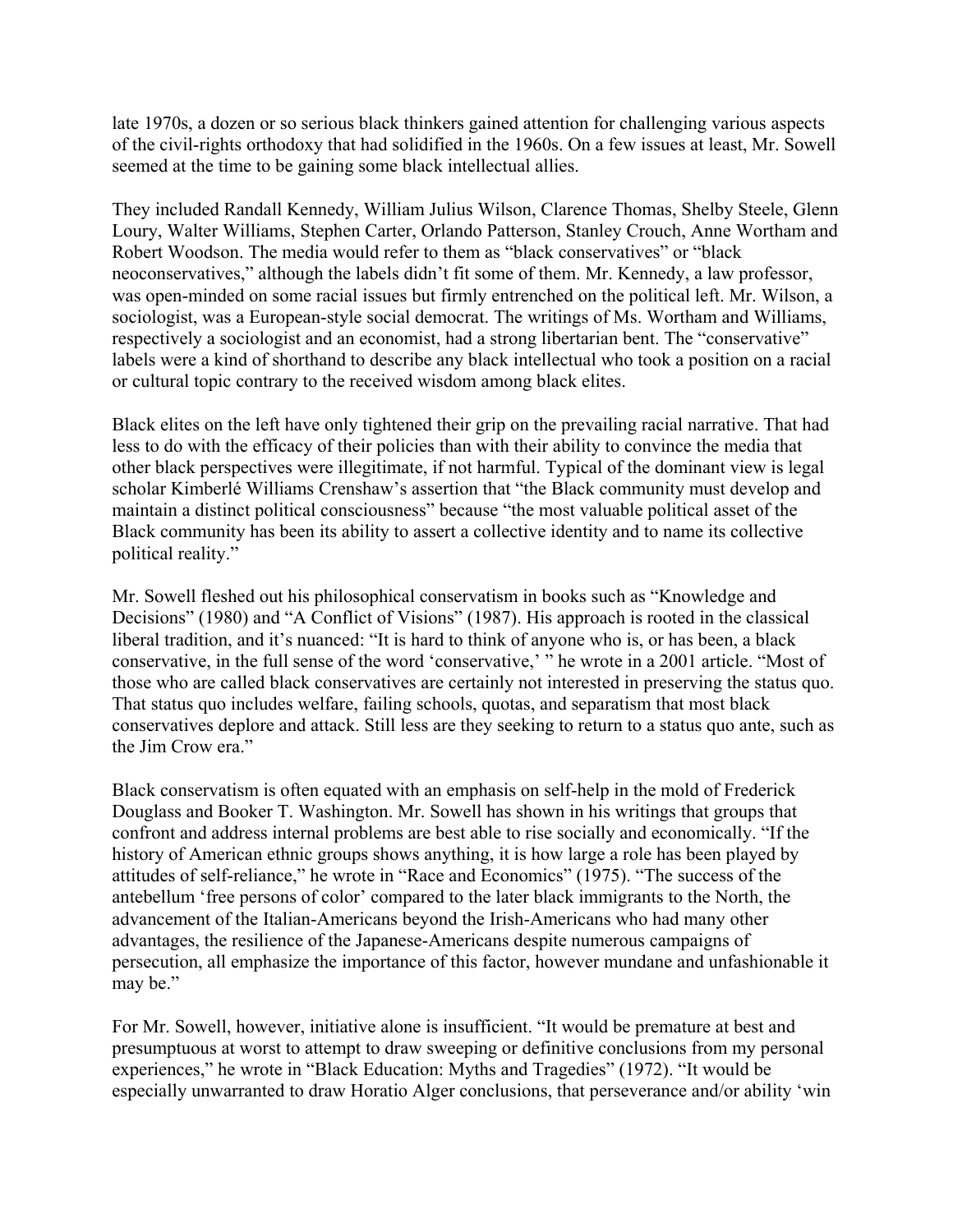out' despite obstacles. The fact is, I was losing in every way until my life was changed by the Korean War, the draft, and the GI Bill—none of which I can take credit for. I have no false modesty about having seized the opportunity and world to make it pay off, but there is no way to avoid the fact that there first had to be an opportunity to seize." Government has a role to play in social mobility, albeit a limited one, and incentives matter. Handouts that ask little or nothing of the recipient, and thus risk creating dependency, were the kind that worried Mr. Sowell.

Nevertheless, it is a pragmatic individualism, along with self-help, that defines Sowellian black conservatism. Ms. Crenshaw's "collective identity" mindset is anathema to Mr. Sowell, who sees little evidence that embracing a racial or ethnic identity and flaunting it helps underperforming groups excel. More fundamentally, Mr. Sowell argued in "Race and Culture: A World View" (1994) that "the history of ideas—both social and scientific—shows again and again that even the most brilliant thinkers typically grasp only part of the truth, and a fuller understanding comes only after a clash of ideas with others, even when those others are fundamentally mistaken on the whole. Those who insist on a monolithic group ideology are gambling the group's future on being able to achieve such an understanding without this process."

One of the first places Anne Wortham published her work was the Freeman, a now-defunct libertarian magazine. After reading one of her submissions in the mid-1960s, an editor told her that it reminded him of the writings of black journalist George Schuyler (1895-1977). Schuyler was a political conservative and fierce anticommunist who also wrote satirical novels and cultural criticism and published regularly in H.L. Mencken's American Mercury magazine.

In his history of black conservatism, Christopher Alan Bracey wrote that Schuyler's "lifework proves useful in understanding the trajectory of black conservatism in the modern era." Schuyler "lived and died believing that blackness and conservatism were not antithetical, yet he ultimately failed to persuade the masses of black people as to the 'correctness' of his position." Nevertheless, his work "ensured that the legacy of black conservative thought would remain available for resuscitation within black political discourse."

In my discussions about Mr. Sowell's legacy with Ms. Wortham, Walter Williams, Gerald Early and others, Schuyler's name arose more often than either Frederick Douglass's or Booker T. Washington's. Schuyler also came up in my conversations with Mr. Sowell. This was not necessarily because he agreed with the positions Schuyler took on this or that issue. Rather, it reflected an appreciation of the example the journalist set in fearlessly challenging, on principle, orthodox thinking on racial matters.

In a review of a collection of Schuyler's writings, Mr. Sowell called him perhaps "the first black conservative" and "one of the best" besides. "Booker T. Washington may come to mind as a predecessor, but . . . [Washington] was primarily an educator, rather than someone who made his living from his writings, as Schuyler did. Moreover, the circumspection that marked Booker T. Washington's words, during a particularly bitter and dangerous time for black Americans, was nowhere to be seen in Schuyler's later witty, cutting and brutally honest writings that took no prisoners," Mr. Sowell wrote. "His insights were always enlightening, even if his conclusions were not always easy to agree with."